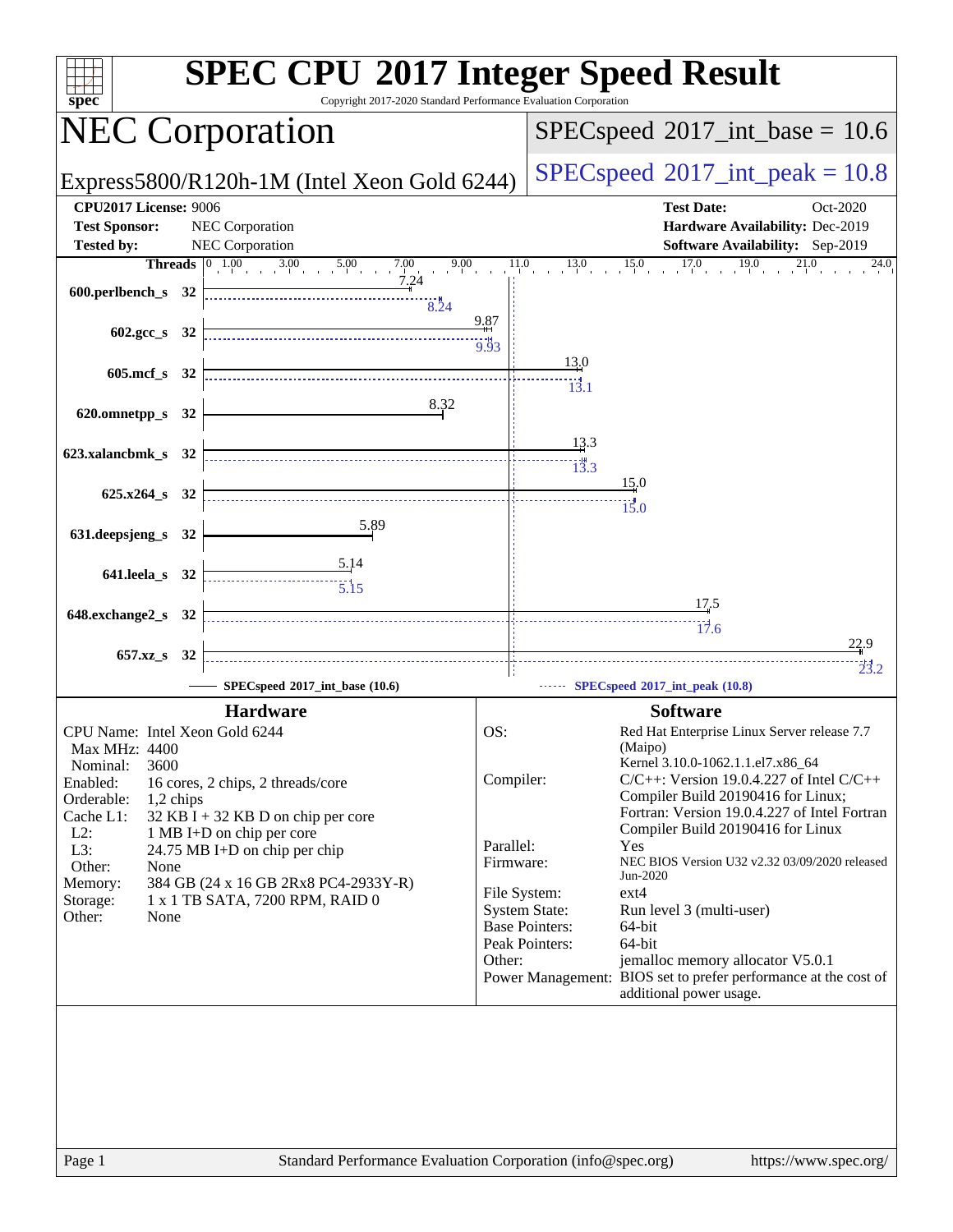

Copyright 2017-2020 Standard Performance Evaluation Corporation

## NEC Corporation

 $SPECspeed^{\circledcirc}2017\_int\_base = 10.6$  $SPECspeed^{\circledcirc}2017\_int\_base = 10.6$ 

Express5800/R120h-1M (Intel Xeon Gold 6244) [SPECspeed](http://www.spec.org/auto/cpu2017/Docs/result-fields.html#SPECspeed2017intpeak)<sup>®</sup>[2017\\_int\\_peak = 1](http://www.spec.org/auto/cpu2017/Docs/result-fields.html#SPECspeed2017intpeak)0.8

**[Test Sponsor:](http://www.spec.org/auto/cpu2017/Docs/result-fields.html#TestSponsor)** NEC Corporation **[Hardware Availability:](http://www.spec.org/auto/cpu2017/Docs/result-fields.html#HardwareAvailability)** Dec-2019

**[CPU2017 License:](http://www.spec.org/auto/cpu2017/Docs/result-fields.html#CPU2017License)** 9006 **[Test Date:](http://www.spec.org/auto/cpu2017/Docs/result-fields.html#TestDate)** Oct-2020 **[Tested by:](http://www.spec.org/auto/cpu2017/Docs/result-fields.html#Testedby)** NEC Corporation **[Software Availability:](http://www.spec.org/auto/cpu2017/Docs/result-fields.html#SoftwareAvailability)** Sep-2019

#### **[Results Table](http://www.spec.org/auto/cpu2017/Docs/result-fields.html#ResultsTable)**

|                                     | <b>Base</b>    |                |             |                |       |                | <b>Peak</b> |                |                |              |                |              |                |              |
|-------------------------------------|----------------|----------------|-------------|----------------|-------|----------------|-------------|----------------|----------------|--------------|----------------|--------------|----------------|--------------|
| <b>Benchmark</b>                    | <b>Threads</b> | <b>Seconds</b> | Ratio       | <b>Seconds</b> | Ratio | <b>Seconds</b> | Ratio       | <b>Threads</b> | <b>Seconds</b> | <b>Ratio</b> | <b>Seconds</b> | <b>Ratio</b> | <b>Seconds</b> | <b>Ratio</b> |
| $600.$ perlbench $\mathsf{S}$       | 32             | 248            | 7.16        | 245            | 7.24  | 245            | 7.24        | 32             | 216            | 8.21         | 215            | 8.24         | 214            | 8.28         |
| $602.\text{gcc}\_\text{s}$          | 32             | 407            | 9.77        | 397            | 10.0  | 403            | 9.87        | 32             | 397            | 10.0         | 402            | 9.91         | 401            | 9.93         |
| $605$ .mcf s                        | 32             | 363            | <b>13.0</b> | 358            | 13.2  | 363            | 13.0        | 32             | 360            | 13.1         | <u>359</u>     | 13.1         | 359            | 13.1         |
| 620.omnetpp_s                       | 32             | 196            | 8.31        | 195            | 8.35  | 196            | 8.32        | 32             | 196            | 8.31         | 195            | 8.35         | 196            | 8.32         |
| 623.xalancbmk s                     | 32             | 108            | 13.1        | 107            | 13.3  | 107            | 13.3        | 32             | 107            | 13.2         | 107            | 13.3         | 106            | 13.3         |
| 625.x264 s                          | 32             | 118            | 15.0        | 118            | 15.0  | 117            | 15.1        | 32             | 118            | <b>15.0</b>  | 117            | 15.0         | 118            | 15.0         |
| 631.deepsjeng_s                     | 32             | 243            | 5.89        | 244            | 5.88  | 243            | 5.89        | 32             | 243            | 5.89         | 244            | 5.88         | 243            | 5.89         |
| 641.leela s                         | 32             | 332            | 5.14        | 331            | 5.15  | 332            | 5.14        | 32             | 331            | 5.15         | 331            | 5.15         | 332            | 5.14         |
| 648.exchange2_s                     | 32             | 168            | 17.5        | 167            | 17.6  | 168            | 17.5        | 32             | 167            | 17.6         | 167            | 17.6         | 167            | 17.6         |
| $657.xz$ <sub>S</sub>               | 32             | 271            | 22.8        | 270            | 22.9  | 270            | 22.9        | 32             | 266            | 23.2         | 269            | 23.0         | 266            | 23.3         |
| $SPECspeed*2017$ int base =<br>10.6 |                |                |             |                |       |                |             |                |                |              |                |              |                |              |

**[SPECspeed](http://www.spec.org/auto/cpu2017/Docs/result-fields.html#SPECspeed2017intpeak)[2017\\_int\\_peak =](http://www.spec.org/auto/cpu2017/Docs/result-fields.html#SPECspeed2017intpeak) 10.8**

Results appear in the [order in which they were run.](http://www.spec.org/auto/cpu2017/Docs/result-fields.html#RunOrder) Bold underlined text [indicates a median measurement](http://www.spec.org/auto/cpu2017/Docs/result-fields.html#Median).

### **[Operating System Notes](http://www.spec.org/auto/cpu2017/Docs/result-fields.html#OperatingSystemNotes)**

Stack size set to unlimited using "ulimit -s unlimited"

#### **[Environment Variables Notes](http://www.spec.org/auto/cpu2017/Docs/result-fields.html#EnvironmentVariablesNotes)**

Environment variables set by runcpu before the start of the run: KMP\_AFFINITY = "granularity=fine,scatter" LD\_LIBRARY\_PATH = "/home/cpu2017/lib/intel64:/home/cpu2017/je5.0.1-64" OMP\_STACKSIZE = "192M"

#### **[General Notes](http://www.spec.org/auto/cpu2017/Docs/result-fields.html#GeneralNotes)**

 Binaries compiled on a system with 1x Intel Core i9-7900X CPU + 32GB RAM memory using Redhat Enterprise Linux 7.5 Transparent Huge Pages enabled by default Prior to runcpu invocation Filesystem page cache synced and cleared with: sync; echo 3 > /proc/sys/vm/drop\_caches

 NA: The test sponsor attests, as of date of publication, that CVE-2017-5754 (Meltdown) is mitigated in the system as tested and documented. Yes: The test sponsor attests, as of date of publication, that CVE-2017-5753 (Spectre variant 1) is mitigated in the system as tested and documented. Yes: The test sponsor attests, as of date of publication, that CVE-2017-5715 (Spectre variant 2) is mitigated in the system as tested and documented.

jemalloc, a general purpose malloc implementation

**(Continued on next page)**

| Page 2 | Standard Performance Evaluation Corporation (info@spec.org) | https://www.spec.org/ |
|--------|-------------------------------------------------------------|-----------------------|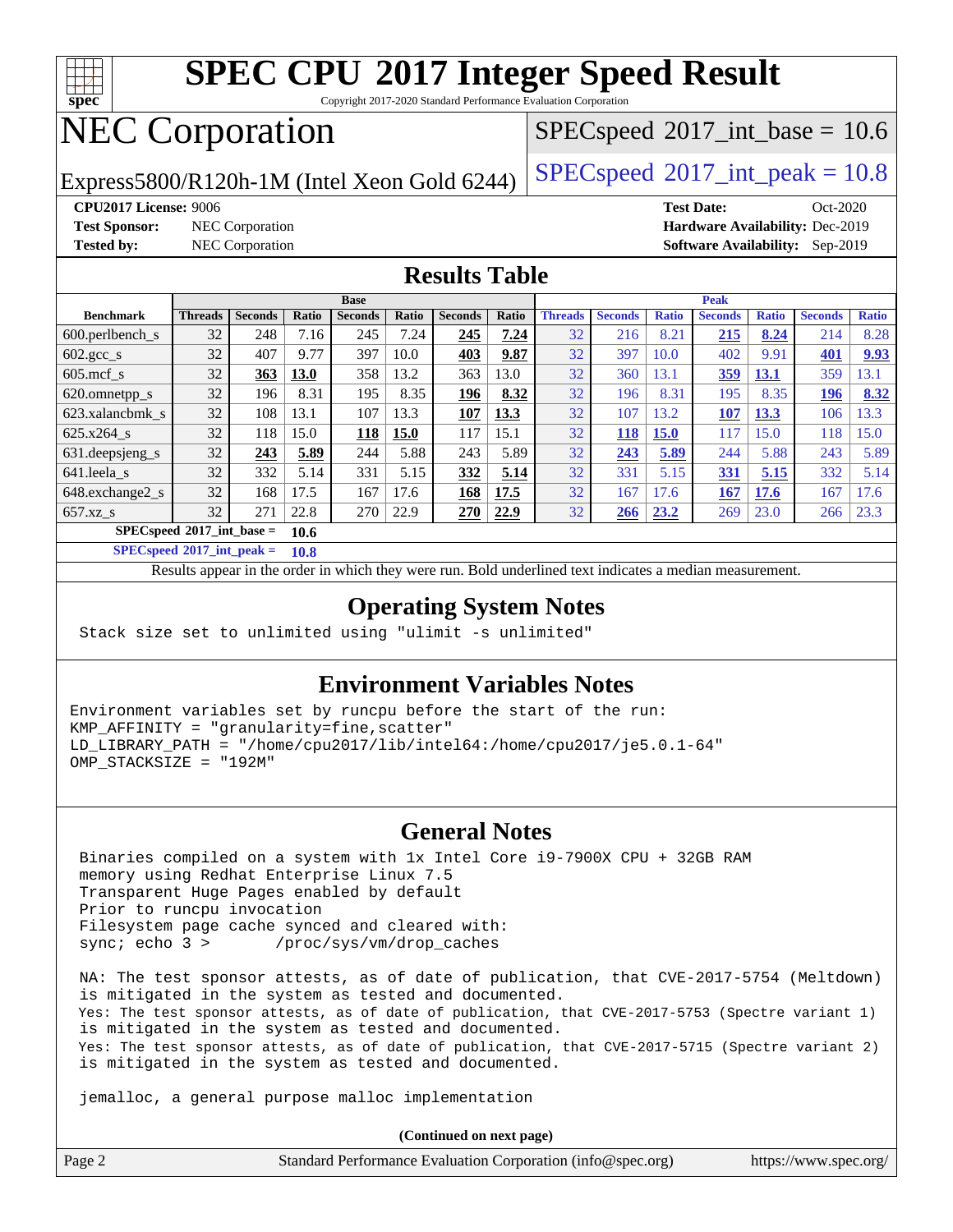

Copyright 2017-2020 Standard Performance Evaluation Corporation

# NEC Corporation

 $SPECspeed^{\circ}2017\_int\_base = 10.6$  $SPECspeed^{\circ}2017\_int\_base = 10.6$ 

Express5800/R120h-1M (Intel Xeon Gold 6244) [SPECspeed](http://www.spec.org/auto/cpu2017/Docs/result-fields.html#SPECspeed2017intpeak)<sup>®</sup>[2017\\_int\\_peak = 1](http://www.spec.org/auto/cpu2017/Docs/result-fields.html#SPECspeed2017intpeak)0.8

**[Test Sponsor:](http://www.spec.org/auto/cpu2017/Docs/result-fields.html#TestSponsor)** NEC Corporation **[Hardware Availability:](http://www.spec.org/auto/cpu2017/Docs/result-fields.html#HardwareAvailability)** Dec-2019 **[Tested by:](http://www.spec.org/auto/cpu2017/Docs/result-fields.html#Testedby)** NEC Corporation **[Software Availability:](http://www.spec.org/auto/cpu2017/Docs/result-fields.html#SoftwareAvailability)** Sep-2019

**[CPU2017 License:](http://www.spec.org/auto/cpu2017/Docs/result-fields.html#CPU2017License)** 9006 **[Test Date:](http://www.spec.org/auto/cpu2017/Docs/result-fields.html#TestDate)** Oct-2020

#### **[General Notes \(Continued\)](http://www.spec.org/auto/cpu2017/Docs/result-fields.html#GeneralNotes)**

 built with the RedHat Enterprise 7.5, and the system compiler gcc 4.8.5 sources available from jemalloc.net or <https://github.com/jemalloc/jemalloc/releases>

#### **[Platform Notes](http://www.spec.org/auto/cpu2017/Docs/result-fields.html#PlatformNotes)**

Page 3 Standard Performance Evaluation Corporation [\(info@spec.org\)](mailto:info@spec.org) <https://www.spec.org/> BIOS Settings: Thermal Configuration: Maximum Cooling Workload Profile: General Peak Frequency Compute Memory Patrol Scrubbing: Disabled LLC Dead Line Allocation: Disabled LLC Prefetch: Enabled Enhanced Processor Performance: Enabled Workload Profile: Custom NUMA Group Size Optimization: Flat Sysinfo program /home/cpu2017/bin/sysinfo Rev: r6365 of 2019-08-21 295195f888a3d7edb1e6e46a485a0011 running on r120h1m Wed Oct 14 13:59:20 2020 SUT (System Under Test) info as seen by some common utilities. For more information on this section, see <https://www.spec.org/cpu2017/Docs/config.html#sysinfo> From /proc/cpuinfo model name : Intel(R) Xeon(R) Gold 6244 CPU @ 3.60GHz 2 "physical id"s (chips) 32 "processors" cores, siblings (Caution: counting these is hw and system dependent. The following excerpts from /proc/cpuinfo might not be reliable. Use with caution.) cpu cores : 8 siblings : 16 physical 0: cores 3 4 8 17 18 24 25 27 physical 1: cores 2 8 9 18 19 20 25 26 From lscpu: Architecture: x86\_64 CPU op-mode(s): 32-bit, 64-bit Byte Order: Little Endian  $CPU(s):$  32 On-line CPU(s) list: 0-31 Thread(s) per core: 2 Core(s) per socket: 8 Socket(s): 2 NUMA node(s): 2 Vendor ID: GenuineIntel CPU family: 6 **(Continued on next page)**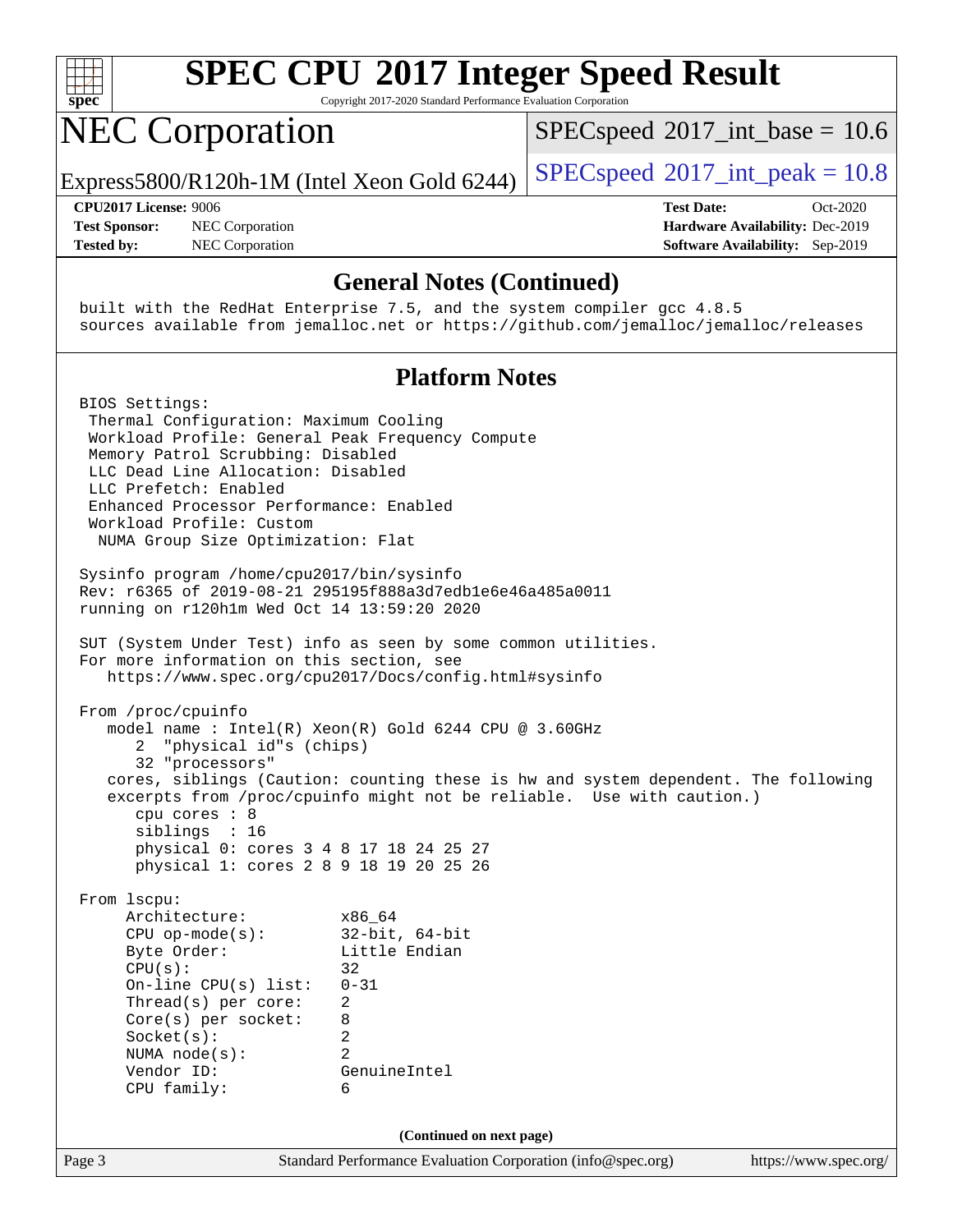

Copyright 2017-2020 Standard Performance Evaluation Corporation

## NEC Corporation

 $SPECspeed^{\circ}2017\_int\_base = 10.6$  $SPECspeed^{\circ}2017\_int\_base = 10.6$ 

Express5800/R120h-1M (Intel Xeon Gold 6244) [SPECspeed](http://www.spec.org/auto/cpu2017/Docs/result-fields.html#SPECspeed2017intpeak)<sup>®</sup>[2017\\_int\\_peak = 1](http://www.spec.org/auto/cpu2017/Docs/result-fields.html#SPECspeed2017intpeak)0.8

**[Test Sponsor:](http://www.spec.org/auto/cpu2017/Docs/result-fields.html#TestSponsor)** NEC Corporation **[Hardware Availability:](http://www.spec.org/auto/cpu2017/Docs/result-fields.html#HardwareAvailability)** Dec-2019 **[Tested by:](http://www.spec.org/auto/cpu2017/Docs/result-fields.html#Testedby)** NEC Corporation **[Software Availability:](http://www.spec.org/auto/cpu2017/Docs/result-fields.html#SoftwareAvailability)** Sep-2019

**[CPU2017 License:](http://www.spec.org/auto/cpu2017/Docs/result-fields.html#CPU2017License)** 9006 **[Test Date:](http://www.spec.org/auto/cpu2017/Docs/result-fields.html#TestDate)** Oct-2020

#### **[Platform Notes \(Continued\)](http://www.spec.org/auto/cpu2017/Docs/result-fields.html#PlatformNotes)**

| Model:                          | 85                                                                                   |
|---------------------------------|--------------------------------------------------------------------------------------|
| Model name:                     | $Intel(R)$ Xeon $(R)$ Gold 6244 CPU @ 3.60GHz                                        |
| Stepping:                       | 6                                                                                    |
| CPU MHz:                        | 3600.000                                                                             |
| BogoMIPS:                       | 7200.00                                                                              |
| Virtualization:                 | $VT - x$                                                                             |
| $L1d$ cache:                    | 32K                                                                                  |
| $L1i$ cache:                    | 32K                                                                                  |
| $L2$ cache:                     | 1024K                                                                                |
| $L3$ cache:                     | 25344K                                                                               |
| NUMA node0 $CPU(s): 0-7, 16-23$ |                                                                                      |
| NUMA $node1$ $CPU(s)$ :         | 8-15,24-31                                                                           |
| Flaqs:                          | fpu vme de pse tsc msr pae mce cx8 apic sep mtrr pge mca cmov                        |
|                                 | pat pse36 clflush dts acpi mmx fxsr sse sse2 ss ht tm pbe syscall nx pdpelgb rdtscp  |
|                                 | lm constant_tsc art arch_perfmon pebs bts rep_good nopl xtopology nonstop_tsc        |
|                                 | aperfmperf eagerfpu pni pclmulgdg dtes64 monitor ds cpl vmx smx est tm2 ssse3 sdbg   |
|                                 | fma cx16 xtpr pdcm pcid dca sse4 1 sse4 2 x2apic movbe popcnt tsc deadline timer aes |
|                                 | xsave avx f16c rdrand lahf 1m abm 3dnowprefetch epb cat 13 cdp 13 invpcid single     |
|                                 | intel_ppin intel_pt ssbd mba ibrs ibpb stibp ibrs_enhanced tpr_shadow vnmi           |
|                                 | flexpriority ept vpid fsgsbase tsc_adjust bmil hle avx2 smep bmi2 erms invpcid rtm   |
|                                 | cqm mpx rdt_a avx512f avx512dq rdseed adx smap clflushopt clwb avx512cd avx512bw     |
|                                 | avx512vl xsaveopt xsavec xgetbvl cgm llc cgm occup llc cgm mbm total cgm mbm local   |
|                                 | dtherm ida arat pln pts pku ospke avx512 vnni md clear spec ctrl intel stibp         |
| flush 11d arch capabilities     |                                                                                      |

 /proc/cpuinfo cache data cache size : 25344 KB

 From numactl --hardware WARNING: a numactl 'node' might or might not correspond to a physical chip. available: 2 nodes (0-1) node 0 cpus: 0 1 2 3 4 5 6 7 16 17 18 19 20 21 22 23 node 0 size: 196264 MB node 0 free: 191680 MB node 1 cpus: 8 9 10 11 12 13 14 15 24 25 26 27 28 29 30 31 node 1 size: 163839 MB node 1 free: 159927 MB node distances: node 0 1 0: 10 21 1: 21 10 From /proc/meminfo MemTotal: 362893980 kB HugePages\_Total: 0 Hugepagesize: 2048 kB

**(Continued on next page)**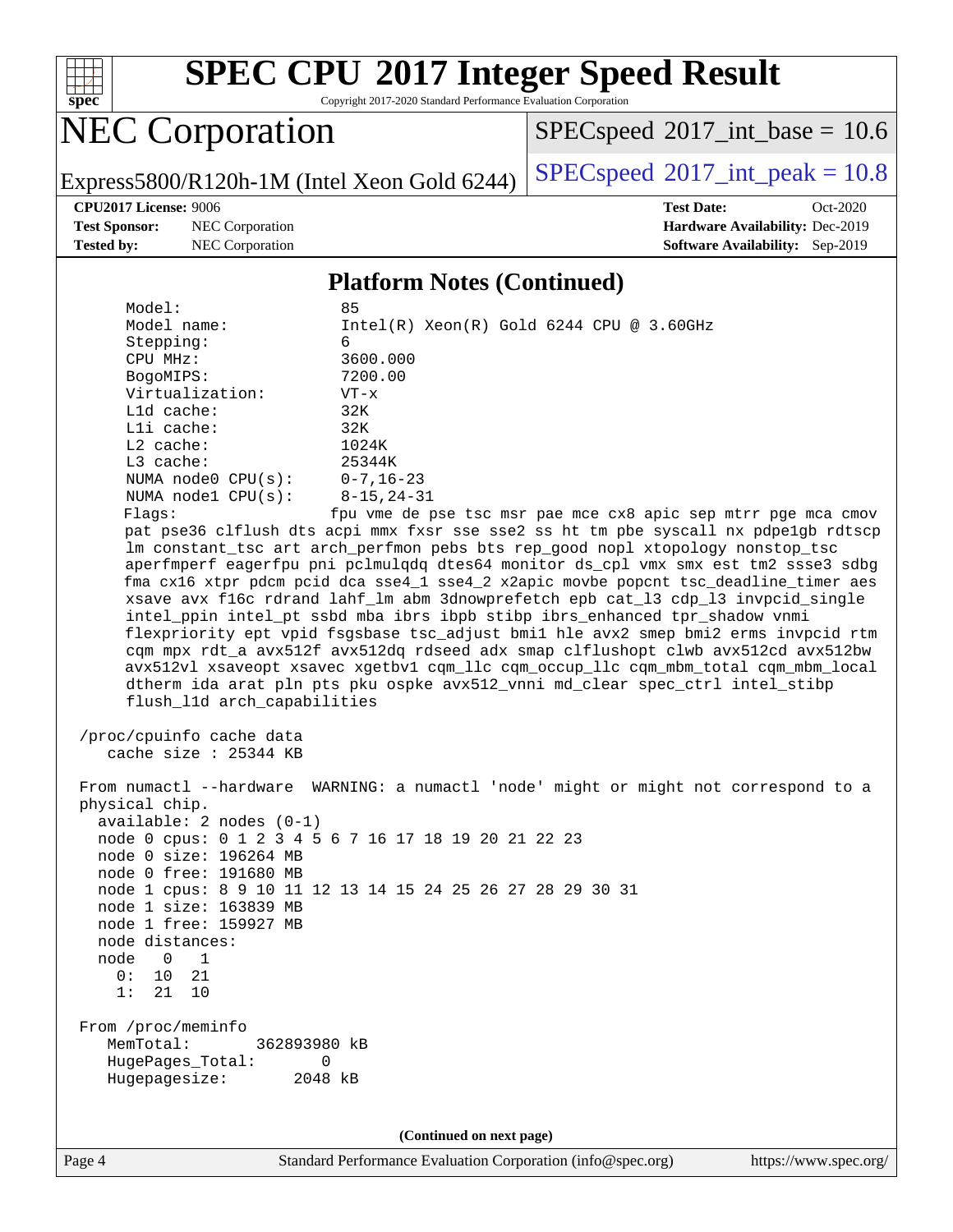

Copyright 2017-2020 Standard Performance Evaluation Corporation

### NEC Corporation

 $SPECspeed^{\circ}2017\_int\_base = 10.6$  $SPECspeed^{\circ}2017\_int\_base = 10.6$ 

Express5800/R120h-1M (Intel Xeon Gold 6244) [SPECspeed](http://www.spec.org/auto/cpu2017/Docs/result-fields.html#SPECspeed2017intpeak)<sup>®</sup>[2017\\_int\\_peak = 1](http://www.spec.org/auto/cpu2017/Docs/result-fields.html#SPECspeed2017intpeak)0.8

**[Test Sponsor:](http://www.spec.org/auto/cpu2017/Docs/result-fields.html#TestSponsor)** NEC Corporation **[Hardware Availability:](http://www.spec.org/auto/cpu2017/Docs/result-fields.html#HardwareAvailability)** Dec-2019 **[Tested by:](http://www.spec.org/auto/cpu2017/Docs/result-fields.html#Testedby)** NEC Corporation **[Software Availability:](http://www.spec.org/auto/cpu2017/Docs/result-fields.html#SoftwareAvailability)** Sep-2019

**[CPU2017 License:](http://www.spec.org/auto/cpu2017/Docs/result-fields.html#CPU2017License)** 9006 **[Test Date:](http://www.spec.org/auto/cpu2017/Docs/result-fields.html#TestDate)** Oct-2020

#### **[Platform Notes \(Continued\)](http://www.spec.org/auto/cpu2017/Docs/result-fields.html#PlatformNotes)**

 From /etc/\*release\* /etc/\*version\* os-release: NAME="Red Hat Enterprise Linux Server" VERSION="7.7 (Maipo)" ID="rhel" ID\_LIKE="fedora" VARIANT="Server" VARIANT\_ID="server" VERSION\_ID="7.7" PRETTY\_NAME="Red Hat Enterprise Linux Server 7.7 (Maipo)" redhat-release: Red Hat Enterprise Linux Server release 7.7 (Maipo) system-release: Red Hat Enterprise Linux Server release 7.7 (Maipo) system-release-cpe: cpe:/o:redhat:enterprise\_linux:7.7:ga:server uname -a: Linux r120h1m 3.10.0-1062.1.1.el7.x86\_64 #1 SMP Tue Aug 13 18:39:59 UTC 2019 x86\_64 x86\_64 x86\_64 GNU/Linux Kernel self-reported vulnerability status: CVE-2018-3620 (L1 Terminal Fault): Not affected Microarchitectural Data Sampling: Not affected CVE-2017-5754 (Meltdown): Not affected CVE-2018-3639 (Speculative Store Bypass): Mitigation: Speculative Store Bypass disabled via prctl and seccomp CVE-2017-5753 (Spectre variant 1): Mitigation: Load fences, usercopy/swapgs barriers and \_\_user pointer sanitization CVE-2017-5715 (Spectre variant 2): Mitigation: Full retpoline, IBPB run-level 3 Oct 14 13:53 SPEC is set to: /home/cpu2017 Filesystem Type Size Used Avail Use% Mounted on /dev/sda3 ext4 908G 186G 676G 22% / From /sys/devices/virtual/dmi/id BIOS: NEC U32 03/09/2020 Vendor: NEC Product: Express5800/R120h-1M Serial: JPN0084094 Additional information from dmidecode follows. WARNING: Use caution when you interpret this section. The 'dmidecode' program reads system data which is "intended to allow hardware to be accurately determined", but the intent may not be met, as there are frequent changes to hardware, firmware, and the "DMTF SMBIOS" standard. Memory: 24x HPE P03050-091 16 GB 2 rank 2933 **(Continued on next page)**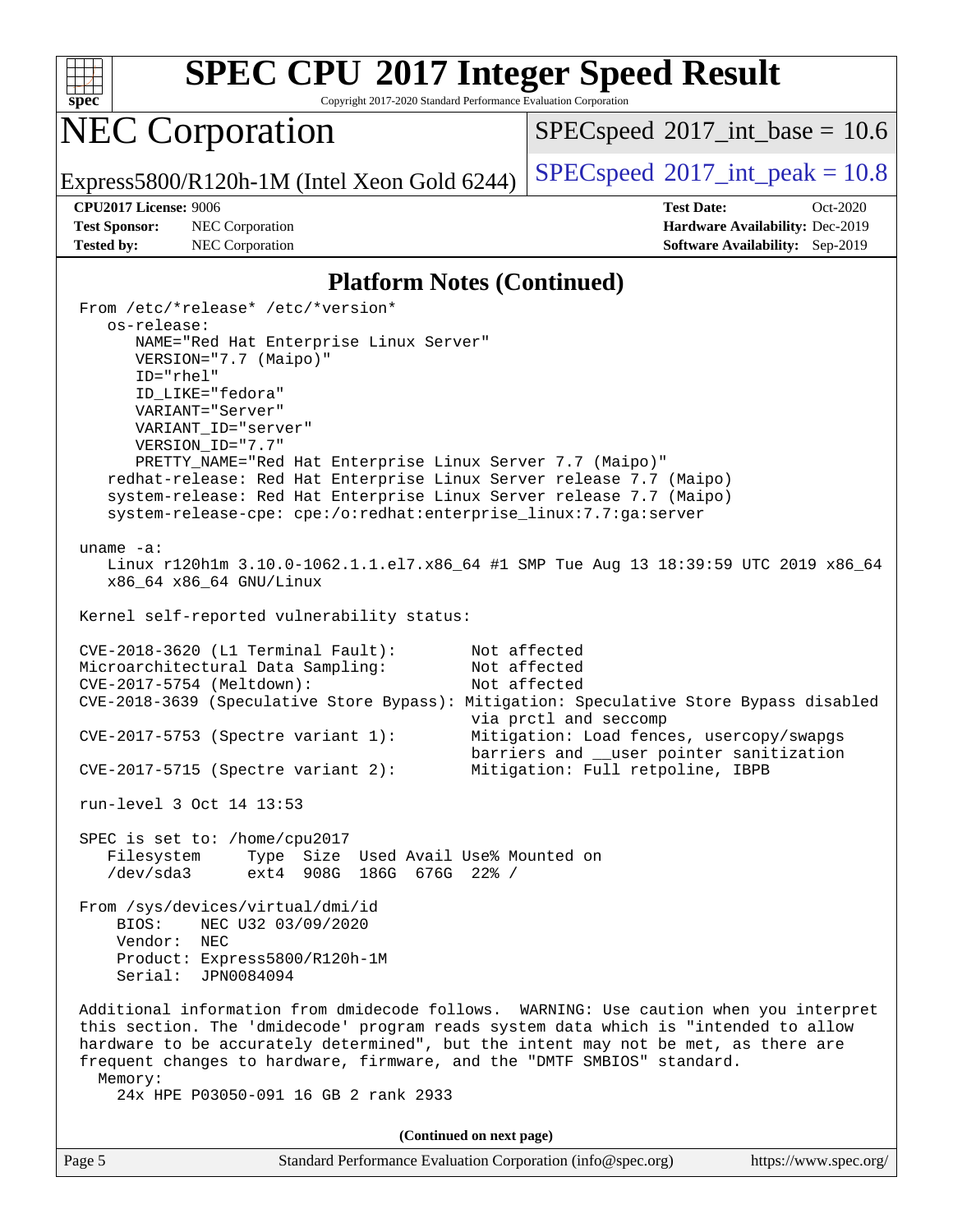

Copyright 2017-2020 Standard Performance Evaluation Corporation

### NEC Corporation

 $SPECspeed^{\circledcirc}2017\_int\_base = 10.6$  $SPECspeed^{\circledcirc}2017\_int\_base = 10.6$ 

Express5800/R120h-1M (Intel Xeon Gold 6244) [SPECspeed](http://www.spec.org/auto/cpu2017/Docs/result-fields.html#SPECspeed2017intpeak)<sup>®</sup>[2017\\_int\\_peak = 1](http://www.spec.org/auto/cpu2017/Docs/result-fields.html#SPECspeed2017intpeak)0.8

**[Test Sponsor:](http://www.spec.org/auto/cpu2017/Docs/result-fields.html#TestSponsor)** NEC Corporation **[Hardware Availability:](http://www.spec.org/auto/cpu2017/Docs/result-fields.html#HardwareAvailability)** Dec-2019

**[CPU2017 License:](http://www.spec.org/auto/cpu2017/Docs/result-fields.html#CPU2017License)** 9006 **[Test Date:](http://www.spec.org/auto/cpu2017/Docs/result-fields.html#TestDate)** Oct-2020 **[Tested by:](http://www.spec.org/auto/cpu2017/Docs/result-fields.html#Testedby)** NEC Corporation **[Software Availability:](http://www.spec.org/auto/cpu2017/Docs/result-fields.html#SoftwareAvailability)** Sep-2019

### **[Platform Notes \(Continued\)](http://www.spec.org/auto/cpu2017/Docs/result-fields.html#PlatformNotes)**

(End of data from sysinfo program)

### **[Compiler Version Notes](http://www.spec.org/auto/cpu2017/Docs/result-fields.html#CompilerVersionNotes)**

============================================================================== C | 600.perlbench\_s(base, peak) 602.gcc\_s(base, peak) 605.mcf\_s(base, | peak) 625.x264\_s(base, peak) 657.xz\_s(base, peak) ------------------------------------------------------------------------------ Intel(R) C Intel(R) 64 Compiler for applications running on Intel(R)  $64$ , Version 19.0.4.227 Build 20190416 Copyright (C) 1985-2019 Intel Corporation. All rights reserved. ------------------------------------------------------------------------------ ============================================================================== C++ | 620.omnetpp\_s(base, peak) 623.xalancbmk\_s(base, peak) | 631.deepsjeng\_s(base, peak) 641.leela\_s(base, peak) ------------------------------------------------------------------------------ Intel(R)  $C++$  Intel(R) 64 Compiler for applications running on Intel(R) 64, Version 19.0.4.227 Build 20190416 Copyright (C) 1985-2019 Intel Corporation. All rights reserved. ------------------------------------------------------------------------------ ============================================================================== Fortran | 648.exchange2 s(base, peak) ------------------------------------------------------------------------------ Intel(R) Fortran Intel(R) 64 Compiler for applications running on Intel(R) 64, Version 19.0.4.227 Build 20190416 Copyright (C) 1985-2019 Intel Corporation. All rights reserved.

------------------------------------------------------------------------------

### **[Base Compiler Invocation](http://www.spec.org/auto/cpu2017/Docs/result-fields.html#BaseCompilerInvocation)**

[C benchmarks](http://www.spec.org/auto/cpu2017/Docs/result-fields.html#Cbenchmarks): [icc -m64 -std=c11](http://www.spec.org/cpu2017/results/res2020q4/cpu2017-20201026-24272.flags.html#user_CCbase_intel_icc_64bit_c11_33ee0cdaae7deeeab2a9725423ba97205ce30f63b9926c2519791662299b76a0318f32ddfffdc46587804de3178b4f9328c46fa7c2b0cd779d7a61945c91cd35)

[C++ benchmarks:](http://www.spec.org/auto/cpu2017/Docs/result-fields.html#CXXbenchmarks) [icpc -m64](http://www.spec.org/cpu2017/results/res2020q4/cpu2017-20201026-24272.flags.html#user_CXXbase_intel_icpc_64bit_4ecb2543ae3f1412ef961e0650ca070fec7b7afdcd6ed48761b84423119d1bf6bdf5cad15b44d48e7256388bc77273b966e5eb805aefd121eb22e9299b2ec9d9)

[Fortran benchmarks](http://www.spec.org/auto/cpu2017/Docs/result-fields.html#Fortranbenchmarks): [ifort -m64](http://www.spec.org/cpu2017/results/res2020q4/cpu2017-20201026-24272.flags.html#user_FCbase_intel_ifort_64bit_24f2bb282fbaeffd6157abe4f878425411749daecae9a33200eee2bee2fe76f3b89351d69a8130dd5949958ce389cf37ff59a95e7a40d588e8d3a57e0c3fd751)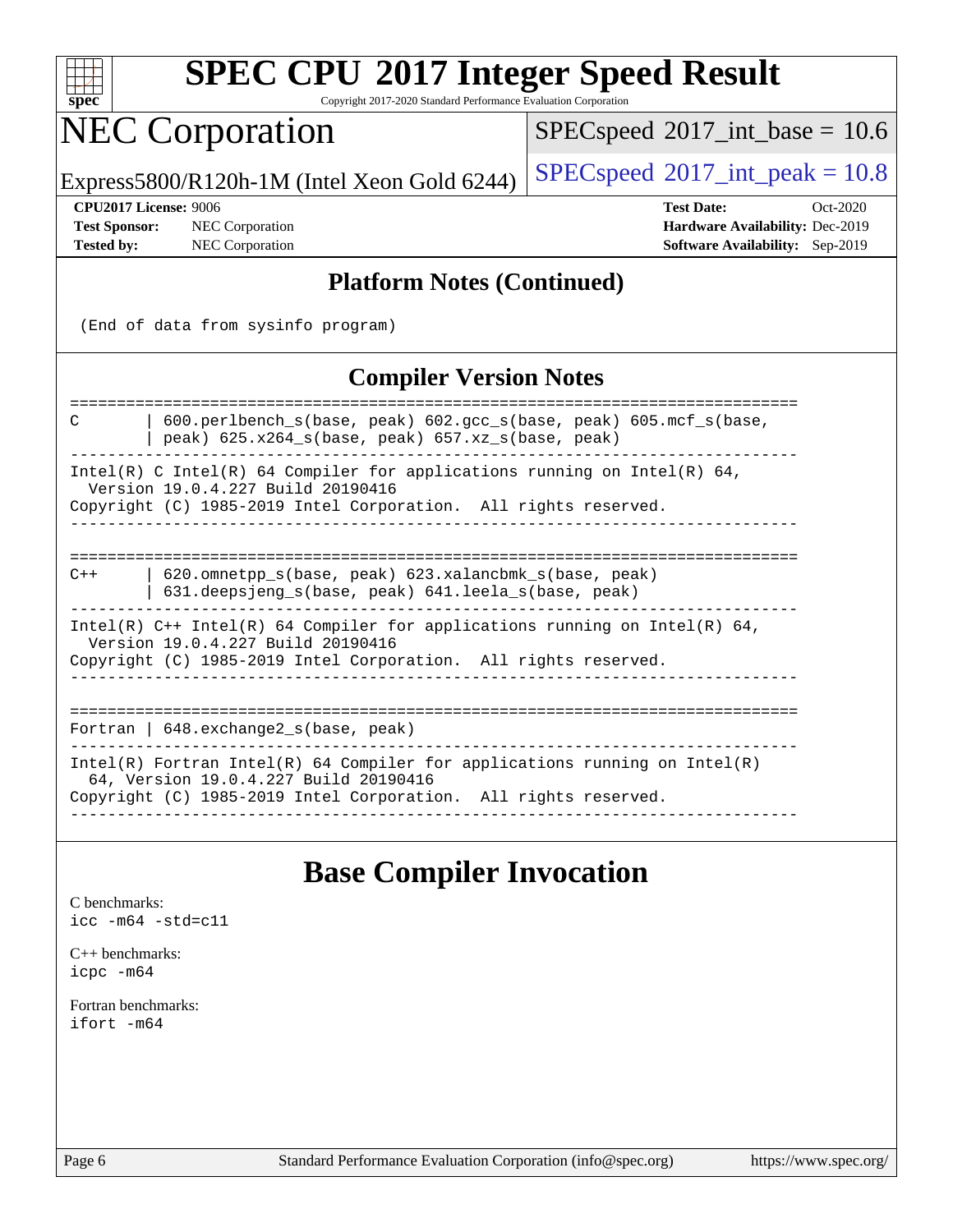

Copyright 2017-2020 Standard Performance Evaluation Corporation

## NEC Corporation

 $SPECspeed^{\circledcirc}2017\_int\_base = 10.6$  $SPECspeed^{\circledcirc}2017\_int\_base = 10.6$ 

Express5800/R120h-1M (Intel Xeon Gold 6244) [SPECspeed](http://www.spec.org/auto/cpu2017/Docs/result-fields.html#SPECspeed2017intpeak)<sup>®</sup>[2017\\_int\\_peak = 1](http://www.spec.org/auto/cpu2017/Docs/result-fields.html#SPECspeed2017intpeak)0.8

**[Test Sponsor:](http://www.spec.org/auto/cpu2017/Docs/result-fields.html#TestSponsor)** NEC Corporation **[Hardware Availability:](http://www.spec.org/auto/cpu2017/Docs/result-fields.html#HardwareAvailability)** Dec-2019

**[CPU2017 License:](http://www.spec.org/auto/cpu2017/Docs/result-fields.html#CPU2017License)** 9006 **[Test Date:](http://www.spec.org/auto/cpu2017/Docs/result-fields.html#TestDate)** Oct-2020 **[Tested by:](http://www.spec.org/auto/cpu2017/Docs/result-fields.html#Testedby)** NEC Corporation **[Software Availability:](http://www.spec.org/auto/cpu2017/Docs/result-fields.html#SoftwareAvailability)** Sep-2019

### **[Base Portability Flags](http://www.spec.org/auto/cpu2017/Docs/result-fields.html#BasePortabilityFlags)**

 600.perlbench\_s: [-DSPEC\\_LP64](http://www.spec.org/cpu2017/results/res2020q4/cpu2017-20201026-24272.flags.html#b600.perlbench_s_basePORTABILITY_DSPEC_LP64) [-DSPEC\\_LINUX\\_X64](http://www.spec.org/cpu2017/results/res2020q4/cpu2017-20201026-24272.flags.html#b600.perlbench_s_baseCPORTABILITY_DSPEC_LINUX_X64)  $602.\text{gcc}\$ : -DSPEC LP64 605.mcf\_s: [-DSPEC\\_LP64](http://www.spec.org/cpu2017/results/res2020q4/cpu2017-20201026-24272.flags.html#suite_basePORTABILITY605_mcf_s_DSPEC_LP64) 620.omnetpp\_s: [-DSPEC\\_LP64](http://www.spec.org/cpu2017/results/res2020q4/cpu2017-20201026-24272.flags.html#suite_basePORTABILITY620_omnetpp_s_DSPEC_LP64) 623.xalancbmk\_s: [-DSPEC\\_LP64](http://www.spec.org/cpu2017/results/res2020q4/cpu2017-20201026-24272.flags.html#suite_basePORTABILITY623_xalancbmk_s_DSPEC_LP64) [-DSPEC\\_LINUX](http://www.spec.org/cpu2017/results/res2020q4/cpu2017-20201026-24272.flags.html#b623.xalancbmk_s_baseCXXPORTABILITY_DSPEC_LINUX) 625.x264\_s: [-DSPEC\\_LP64](http://www.spec.org/cpu2017/results/res2020q4/cpu2017-20201026-24272.flags.html#suite_basePORTABILITY625_x264_s_DSPEC_LP64) 631.deepsjeng\_s: [-DSPEC\\_LP64](http://www.spec.org/cpu2017/results/res2020q4/cpu2017-20201026-24272.flags.html#suite_basePORTABILITY631_deepsjeng_s_DSPEC_LP64) 641.leela\_s: [-DSPEC\\_LP64](http://www.spec.org/cpu2017/results/res2020q4/cpu2017-20201026-24272.flags.html#suite_basePORTABILITY641_leela_s_DSPEC_LP64) 648.exchange2\_s: [-DSPEC\\_LP64](http://www.spec.org/cpu2017/results/res2020q4/cpu2017-20201026-24272.flags.html#suite_basePORTABILITY648_exchange2_s_DSPEC_LP64) 657.xz\_s: [-DSPEC\\_LP64](http://www.spec.org/cpu2017/results/res2020q4/cpu2017-20201026-24272.flags.html#suite_basePORTABILITY657_xz_s_DSPEC_LP64)

### **[Base Optimization Flags](http://www.spec.org/auto/cpu2017/Docs/result-fields.html#BaseOptimizationFlags)**

#### [C benchmarks](http://www.spec.org/auto/cpu2017/Docs/result-fields.html#Cbenchmarks):

[-Wl,-z,muldefs](http://www.spec.org/cpu2017/results/res2020q4/cpu2017-20201026-24272.flags.html#user_CCbase_link_force_multiple1_b4cbdb97b34bdee9ceefcfe54f4c8ea74255f0b02a4b23e853cdb0e18eb4525ac79b5a88067c842dd0ee6996c24547a27a4b99331201badda8798ef8a743f577) [-xCORE-AVX512](http://www.spec.org/cpu2017/results/res2020q4/cpu2017-20201026-24272.flags.html#user_CCbase_f-xCORE-AVX512) [-ipo](http://www.spec.org/cpu2017/results/res2020q4/cpu2017-20201026-24272.flags.html#user_CCbase_f-ipo) [-O3](http://www.spec.org/cpu2017/results/res2020q4/cpu2017-20201026-24272.flags.html#user_CCbase_f-O3) [-no-prec-div](http://www.spec.org/cpu2017/results/res2020q4/cpu2017-20201026-24272.flags.html#user_CCbase_f-no-prec-div) [-qopt-mem-layout-trans=4](http://www.spec.org/cpu2017/results/res2020q4/cpu2017-20201026-24272.flags.html#user_CCbase_f-qopt-mem-layout-trans_fa39e755916c150a61361b7846f310bcdf6f04e385ef281cadf3647acec3f0ae266d1a1d22d972a7087a248fd4e6ca390a3634700869573d231a252c784941a8) [-qopenmp](http://www.spec.org/cpu2017/results/res2020q4/cpu2017-20201026-24272.flags.html#user_CCbase_qopenmp_16be0c44f24f464004c6784a7acb94aca937f053568ce72f94b139a11c7c168634a55f6653758ddd83bcf7b8463e8028bb0b48b77bcddc6b78d5d95bb1df2967) [-DSPEC\\_OPENMP](http://www.spec.org/cpu2017/results/res2020q4/cpu2017-20201026-24272.flags.html#suite_CCbase_DSPEC_OPENMP) [-L/usr/local/je5.0.1-64/lib](http://www.spec.org/cpu2017/results/res2020q4/cpu2017-20201026-24272.flags.html#user_CCbase_jemalloc_link_path64_4b10a636b7bce113509b17f3bd0d6226c5fb2346b9178c2d0232c14f04ab830f976640479e5c33dc2bcbbdad86ecfb6634cbbd4418746f06f368b512fced5394) [-ljemalloc](http://www.spec.org/cpu2017/results/res2020q4/cpu2017-20201026-24272.flags.html#user_CCbase_jemalloc_link_lib_d1249b907c500fa1c0672f44f562e3d0f79738ae9e3c4a9c376d49f265a04b9c99b167ecedbf6711b3085be911c67ff61f150a17b3472be731631ba4d0471706)

#### [C++ benchmarks:](http://www.spec.org/auto/cpu2017/Docs/result-fields.html#CXXbenchmarks)

[-Wl,-z,muldefs](http://www.spec.org/cpu2017/results/res2020q4/cpu2017-20201026-24272.flags.html#user_CXXbase_link_force_multiple1_b4cbdb97b34bdee9ceefcfe54f4c8ea74255f0b02a4b23e853cdb0e18eb4525ac79b5a88067c842dd0ee6996c24547a27a4b99331201badda8798ef8a743f577) [-xCORE-AVX512](http://www.spec.org/cpu2017/results/res2020q4/cpu2017-20201026-24272.flags.html#user_CXXbase_f-xCORE-AVX512) [-ipo](http://www.spec.org/cpu2017/results/res2020q4/cpu2017-20201026-24272.flags.html#user_CXXbase_f-ipo) [-O3](http://www.spec.org/cpu2017/results/res2020q4/cpu2017-20201026-24272.flags.html#user_CXXbase_f-O3) [-no-prec-div](http://www.spec.org/cpu2017/results/res2020q4/cpu2017-20201026-24272.flags.html#user_CXXbase_f-no-prec-div) [-qopt-mem-layout-trans=4](http://www.spec.org/cpu2017/results/res2020q4/cpu2017-20201026-24272.flags.html#user_CXXbase_f-qopt-mem-layout-trans_fa39e755916c150a61361b7846f310bcdf6f04e385ef281cadf3647acec3f0ae266d1a1d22d972a7087a248fd4e6ca390a3634700869573d231a252c784941a8) [-L/usr/local/IntelCompiler19/compilers\\_and\\_libraries\\_2019.4.227/linux/compiler/lib/intel64](http://www.spec.org/cpu2017/results/res2020q4/cpu2017-20201026-24272.flags.html#user_CXXbase_qkmalloc_link_0ffe0cb02c68ef1b443a077c7888c10c67ca0d1dd7138472156f06a085bbad385f78d49618ad55dca9db3b1608e84afc2f69b4003b1d1ca498a9fc1462ccefda) [-lqkmalloc](http://www.spec.org/cpu2017/results/res2020q4/cpu2017-20201026-24272.flags.html#user_CXXbase_qkmalloc_link_lib_79a818439969f771c6bc311cfd333c00fc099dad35c030f5aab9dda831713d2015205805422f83de8875488a2991c0a156aaa600e1f9138f8fc37004abc96dc5)

#### [Fortran benchmarks:](http://www.spec.org/auto/cpu2017/Docs/result-fields.html#Fortranbenchmarks)

[-xCORE-AVX512](http://www.spec.org/cpu2017/results/res2020q4/cpu2017-20201026-24272.flags.html#user_FCbase_f-xCORE-AVX512) [-ipo](http://www.spec.org/cpu2017/results/res2020q4/cpu2017-20201026-24272.flags.html#user_FCbase_f-ipo) [-O3](http://www.spec.org/cpu2017/results/res2020q4/cpu2017-20201026-24272.flags.html#user_FCbase_f-O3) [-no-prec-div](http://www.spec.org/cpu2017/results/res2020q4/cpu2017-20201026-24272.flags.html#user_FCbase_f-no-prec-div) [-qopt-mem-layout-trans=4](http://www.spec.org/cpu2017/results/res2020q4/cpu2017-20201026-24272.flags.html#user_FCbase_f-qopt-mem-layout-trans_fa39e755916c150a61361b7846f310bcdf6f04e385ef281cadf3647acec3f0ae266d1a1d22d972a7087a248fd4e6ca390a3634700869573d231a252c784941a8) [-nostandard-realloc-lhs](http://www.spec.org/cpu2017/results/res2020q4/cpu2017-20201026-24272.flags.html#user_FCbase_f_2003_std_realloc_82b4557e90729c0f113870c07e44d33d6f5a304b4f63d4c15d2d0f1fab99f5daaed73bdb9275d9ae411527f28b936061aa8b9c8f2d63842963b95c9dd6426b8a)

### **[Peak Compiler Invocation](http://www.spec.org/auto/cpu2017/Docs/result-fields.html#PeakCompilerInvocation)**

[C benchmarks](http://www.spec.org/auto/cpu2017/Docs/result-fields.html#Cbenchmarks): [icc -m64 -std=c11](http://www.spec.org/cpu2017/results/res2020q4/cpu2017-20201026-24272.flags.html#user_CCpeak_intel_icc_64bit_c11_33ee0cdaae7deeeab2a9725423ba97205ce30f63b9926c2519791662299b76a0318f32ddfffdc46587804de3178b4f9328c46fa7c2b0cd779d7a61945c91cd35)

[C++ benchmarks:](http://www.spec.org/auto/cpu2017/Docs/result-fields.html#CXXbenchmarks) [icpc -m64](http://www.spec.org/cpu2017/results/res2020q4/cpu2017-20201026-24272.flags.html#user_CXXpeak_intel_icpc_64bit_4ecb2543ae3f1412ef961e0650ca070fec7b7afdcd6ed48761b84423119d1bf6bdf5cad15b44d48e7256388bc77273b966e5eb805aefd121eb22e9299b2ec9d9)

[Fortran benchmarks](http://www.spec.org/auto/cpu2017/Docs/result-fields.html#Fortranbenchmarks): [ifort -m64](http://www.spec.org/cpu2017/results/res2020q4/cpu2017-20201026-24272.flags.html#user_FCpeak_intel_ifort_64bit_24f2bb282fbaeffd6157abe4f878425411749daecae9a33200eee2bee2fe76f3b89351d69a8130dd5949958ce389cf37ff59a95e7a40d588e8d3a57e0c3fd751)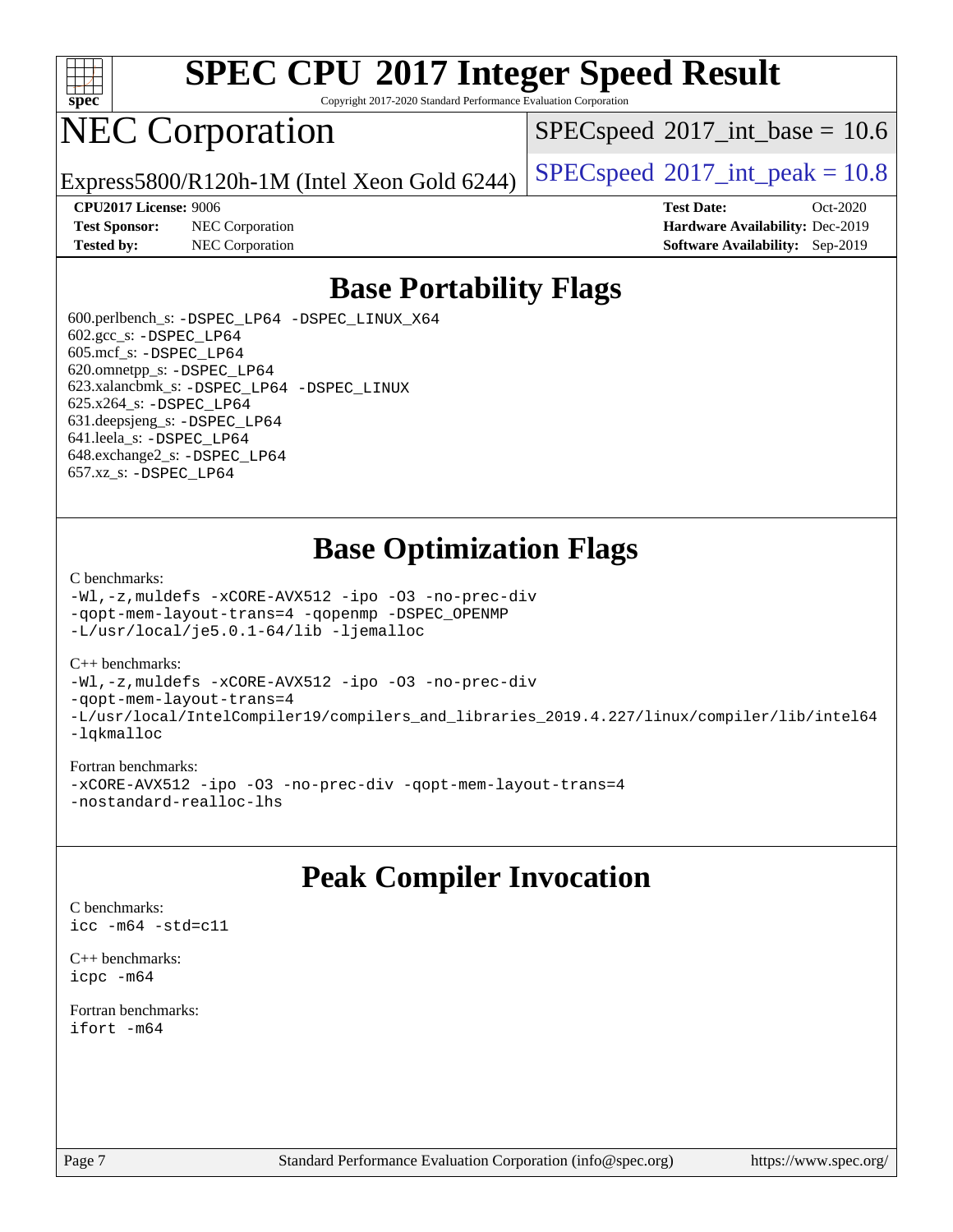

Copyright 2017-2020 Standard Performance Evaluation Corporation

# NEC Corporation

 $SPECspeed^{\circledcirc}2017\_int\_base = 10.6$  $SPECspeed^{\circledcirc}2017\_int\_base = 10.6$ 

Express5800/R120h-1M (Intel Xeon Gold 6244) [SPECspeed](http://www.spec.org/auto/cpu2017/Docs/result-fields.html#SPECspeed2017intpeak)<sup>®</sup>[2017\\_int\\_peak = 1](http://www.spec.org/auto/cpu2017/Docs/result-fields.html#SPECspeed2017intpeak)0.8

**[Test Sponsor:](http://www.spec.org/auto/cpu2017/Docs/result-fields.html#TestSponsor)** NEC Corporation **[Hardware Availability:](http://www.spec.org/auto/cpu2017/Docs/result-fields.html#HardwareAvailability)** Dec-2019 **[Tested by:](http://www.spec.org/auto/cpu2017/Docs/result-fields.html#Testedby)** NEC Corporation **[Software Availability:](http://www.spec.org/auto/cpu2017/Docs/result-fields.html#SoftwareAvailability)** Sep-2019

**[CPU2017 License:](http://www.spec.org/auto/cpu2017/Docs/result-fields.html#CPU2017License)** 9006 **[Test Date:](http://www.spec.org/auto/cpu2017/Docs/result-fields.html#TestDate)** Oct-2020

### **[Peak Portability Flags](http://www.spec.org/auto/cpu2017/Docs/result-fields.html#PeakPortabilityFlags)**

Same as Base Portability Flags

### **[Peak Optimization Flags](http://www.spec.org/auto/cpu2017/Docs/result-fields.html#PeakOptimizationFlags)**

[C benchmarks](http://www.spec.org/auto/cpu2017/Docs/result-fields.html#Cbenchmarks):

600.perlbench\_s:  $-W1$ , -z, muldefs [-prof-gen](http://www.spec.org/cpu2017/results/res2020q4/cpu2017-20201026-24272.flags.html#user_peakPASS1_CFLAGSPASS1_LDFLAGS600_perlbench_s_prof_gen_5aa4926d6013ddb2a31985c654b3eb18169fc0c6952a63635c234f711e6e63dd76e94ad52365559451ec499a2cdb89e4dc58ba4c67ef54ca681ffbe1461d6b36)(pass 1) [-prof-use](http://www.spec.org/cpu2017/results/res2020q4/cpu2017-20201026-24272.flags.html#user_peakPASS2_CFLAGSPASS2_LDFLAGS600_perlbench_s_prof_use_1a21ceae95f36a2b53c25747139a6c16ca95bd9def2a207b4f0849963b97e94f5260e30a0c64f4bb623698870e679ca08317ef8150905d41bd88c6f78df73f19)(pass 2) -02 [-xCORE-AVX512](http://www.spec.org/cpu2017/results/res2020q4/cpu2017-20201026-24272.flags.html#user_peakPASS2_COPTIMIZE600_perlbench_s_f-xCORE-AVX512) [-qopt-mem-layout-trans=4](http://www.spec.org/cpu2017/results/res2020q4/cpu2017-20201026-24272.flags.html#user_peakPASS1_COPTIMIZEPASS2_COPTIMIZE600_perlbench_s_f-qopt-mem-layout-trans_fa39e755916c150a61361b7846f310bcdf6f04e385ef281cadf3647acec3f0ae266d1a1d22d972a7087a248fd4e6ca390a3634700869573d231a252c784941a8) [-ipo](http://www.spec.org/cpu2017/results/res2020q4/cpu2017-20201026-24272.flags.html#user_peakPASS2_COPTIMIZE600_perlbench_s_f-ipo) [-O3](http://www.spec.org/cpu2017/results/res2020q4/cpu2017-20201026-24272.flags.html#user_peakPASS2_COPTIMIZE600_perlbench_s_f-O3) [-no-prec-div](http://www.spec.org/cpu2017/results/res2020q4/cpu2017-20201026-24272.flags.html#user_peakPASS2_COPTIMIZE600_perlbench_s_f-no-prec-div) [-DSPEC\\_SUPPRESS\\_OPENMP](http://www.spec.org/cpu2017/results/res2020q4/cpu2017-20201026-24272.flags.html#suite_peakPASS1_COPTIMIZE600_perlbench_s_DSPEC_SUPPRESS_OPENMP) [-qopenmp](http://www.spec.org/cpu2017/results/res2020q4/cpu2017-20201026-24272.flags.html#user_peakPASS2_COPTIMIZE600_perlbench_s_qopenmp_16be0c44f24f464004c6784a7acb94aca937f053568ce72f94b139a11c7c168634a55f6653758ddd83bcf7b8463e8028bb0b48b77bcddc6b78d5d95bb1df2967) [-DSPEC\\_OPENMP](http://www.spec.org/cpu2017/results/res2020q4/cpu2017-20201026-24272.flags.html#suite_peakPASS2_COPTIMIZE600_perlbench_s_DSPEC_OPENMP) [-fno-strict-overflow](http://www.spec.org/cpu2017/results/res2020q4/cpu2017-20201026-24272.flags.html#user_peakEXTRA_OPTIMIZE600_perlbench_s_f-fno-strict-overflow) [-L/usr/local/je5.0.1-64/lib](http://www.spec.org/cpu2017/results/res2020q4/cpu2017-20201026-24272.flags.html#user_peakEXTRA_LIBS600_perlbench_s_jemalloc_link_path64_4b10a636b7bce113509b17f3bd0d6226c5fb2346b9178c2d0232c14f04ab830f976640479e5c33dc2bcbbdad86ecfb6634cbbd4418746f06f368b512fced5394) [-ljemalloc](http://www.spec.org/cpu2017/results/res2020q4/cpu2017-20201026-24272.flags.html#user_peakEXTRA_LIBS600_perlbench_s_jemalloc_link_lib_d1249b907c500fa1c0672f44f562e3d0f79738ae9e3c4a9c376d49f265a04b9c99b167ecedbf6711b3085be911c67ff61f150a17b3472be731631ba4d0471706)

 602.gcc\_s: [-Wl,-z,muldefs](http://www.spec.org/cpu2017/results/res2020q4/cpu2017-20201026-24272.flags.html#user_peakEXTRA_LDFLAGS602_gcc_s_link_force_multiple1_b4cbdb97b34bdee9ceefcfe54f4c8ea74255f0b02a4b23e853cdb0e18eb4525ac79b5a88067c842dd0ee6996c24547a27a4b99331201badda8798ef8a743f577) [-prof-gen](http://www.spec.org/cpu2017/results/res2020q4/cpu2017-20201026-24272.flags.html#user_peakPASS1_CFLAGSPASS1_LDFLAGS602_gcc_s_prof_gen_5aa4926d6013ddb2a31985c654b3eb18169fc0c6952a63635c234f711e6e63dd76e94ad52365559451ec499a2cdb89e4dc58ba4c67ef54ca681ffbe1461d6b36)(pass 1) [-prof-use](http://www.spec.org/cpu2017/results/res2020q4/cpu2017-20201026-24272.flags.html#user_peakPASS2_CFLAGSPASS2_LDFLAGS602_gcc_s_prof_use_1a21ceae95f36a2b53c25747139a6c16ca95bd9def2a207b4f0849963b97e94f5260e30a0c64f4bb623698870e679ca08317ef8150905d41bd88c6f78df73f19)(pass 2) [-O2](http://www.spec.org/cpu2017/results/res2020q4/cpu2017-20201026-24272.flags.html#user_peakPASS1_COPTIMIZE602_gcc_s_f-O2) [-xCORE-AVX512](http://www.spec.org/cpu2017/results/res2020q4/cpu2017-20201026-24272.flags.html#user_peakPASS2_COPTIMIZE602_gcc_s_f-xCORE-AVX512) [-qopt-mem-layout-trans=4](http://www.spec.org/cpu2017/results/res2020q4/cpu2017-20201026-24272.flags.html#user_peakPASS1_COPTIMIZEPASS2_COPTIMIZE602_gcc_s_f-qopt-mem-layout-trans_fa39e755916c150a61361b7846f310bcdf6f04e385ef281cadf3647acec3f0ae266d1a1d22d972a7087a248fd4e6ca390a3634700869573d231a252c784941a8) [-ipo](http://www.spec.org/cpu2017/results/res2020q4/cpu2017-20201026-24272.flags.html#user_peakPASS2_COPTIMIZE602_gcc_s_f-ipo) [-O3](http://www.spec.org/cpu2017/results/res2020q4/cpu2017-20201026-24272.flags.html#user_peakPASS2_COPTIMIZE602_gcc_s_f-O3) [-no-prec-div](http://www.spec.org/cpu2017/results/res2020q4/cpu2017-20201026-24272.flags.html#user_peakPASS2_COPTIMIZE602_gcc_s_f-no-prec-div) [-DSPEC\\_SUPPRESS\\_OPENMP](http://www.spec.org/cpu2017/results/res2020q4/cpu2017-20201026-24272.flags.html#suite_peakPASS1_COPTIMIZE602_gcc_s_DSPEC_SUPPRESS_OPENMP) [-L/usr/local/je5.0.1-64/lib](http://www.spec.org/cpu2017/results/res2020q4/cpu2017-20201026-24272.flags.html#user_peakEXTRA_LIBS602_gcc_s_jemalloc_link_path64_4b10a636b7bce113509b17f3bd0d6226c5fb2346b9178c2d0232c14f04ab830f976640479e5c33dc2bcbbdad86ecfb6634cbbd4418746f06f368b512fced5394) [-ljemalloc](http://www.spec.org/cpu2017/results/res2020q4/cpu2017-20201026-24272.flags.html#user_peakEXTRA_LIBS602_gcc_s_jemalloc_link_lib_d1249b907c500fa1c0672f44f562e3d0f79738ae9e3c4a9c376d49f265a04b9c99b167ecedbf6711b3085be911c67ff61f150a17b3472be731631ba4d0471706)

 605.mcf\_s: [-Wl,-z,muldefs](http://www.spec.org/cpu2017/results/res2020q4/cpu2017-20201026-24272.flags.html#user_peakEXTRA_LDFLAGS605_mcf_s_link_force_multiple1_b4cbdb97b34bdee9ceefcfe54f4c8ea74255f0b02a4b23e853cdb0e18eb4525ac79b5a88067c842dd0ee6996c24547a27a4b99331201badda8798ef8a743f577) [-prof-gen](http://www.spec.org/cpu2017/results/res2020q4/cpu2017-20201026-24272.flags.html#user_peakPASS1_CFLAGSPASS1_LDFLAGS605_mcf_s_prof_gen_5aa4926d6013ddb2a31985c654b3eb18169fc0c6952a63635c234f711e6e63dd76e94ad52365559451ec499a2cdb89e4dc58ba4c67ef54ca681ffbe1461d6b36)(pass 1) [-prof-use](http://www.spec.org/cpu2017/results/res2020q4/cpu2017-20201026-24272.flags.html#user_peakPASS2_CFLAGSPASS2_LDFLAGS605_mcf_s_prof_use_1a21ceae95f36a2b53c25747139a6c16ca95bd9def2a207b4f0849963b97e94f5260e30a0c64f4bb623698870e679ca08317ef8150905d41bd88c6f78df73f19)(pass 2) [-ipo](http://www.spec.org/cpu2017/results/res2020q4/cpu2017-20201026-24272.flags.html#user_peakPASS1_COPTIMIZEPASS2_COPTIMIZE605_mcf_s_f-ipo) [-xCORE-AVX512](http://www.spec.org/cpu2017/results/res2020q4/cpu2017-20201026-24272.flags.html#user_peakPASS2_COPTIMIZE605_mcf_s_f-xCORE-AVX512) [-O3](http://www.spec.org/cpu2017/results/res2020q4/cpu2017-20201026-24272.flags.html#user_peakPASS1_COPTIMIZEPASS2_COPTIMIZE605_mcf_s_f-O3) [-no-prec-div](http://www.spec.org/cpu2017/results/res2020q4/cpu2017-20201026-24272.flags.html#user_peakPASS1_COPTIMIZEPASS2_COPTIMIZE605_mcf_s_f-no-prec-div) [-qopt-mem-layout-trans=4](http://www.spec.org/cpu2017/results/res2020q4/cpu2017-20201026-24272.flags.html#user_peakPASS1_COPTIMIZEPASS2_COPTIMIZE605_mcf_s_f-qopt-mem-layout-trans_fa39e755916c150a61361b7846f310bcdf6f04e385ef281cadf3647acec3f0ae266d1a1d22d972a7087a248fd4e6ca390a3634700869573d231a252c784941a8) [-DSPEC\\_SUPPRESS\\_OPENMP](http://www.spec.org/cpu2017/results/res2020q4/cpu2017-20201026-24272.flags.html#suite_peakPASS1_COPTIMIZE605_mcf_s_DSPEC_SUPPRESS_OPENMP) [-qopenmp](http://www.spec.org/cpu2017/results/res2020q4/cpu2017-20201026-24272.flags.html#user_peakPASS2_COPTIMIZE605_mcf_s_qopenmp_16be0c44f24f464004c6784a7acb94aca937f053568ce72f94b139a11c7c168634a55f6653758ddd83bcf7b8463e8028bb0b48b77bcddc6b78d5d95bb1df2967) [-DSPEC\\_OPENMP](http://www.spec.org/cpu2017/results/res2020q4/cpu2017-20201026-24272.flags.html#suite_peakPASS2_COPTIMIZE605_mcf_s_DSPEC_OPENMP) [-L/usr/local/je5.0.1-64/lib](http://www.spec.org/cpu2017/results/res2020q4/cpu2017-20201026-24272.flags.html#user_peakEXTRA_LIBS605_mcf_s_jemalloc_link_path64_4b10a636b7bce113509b17f3bd0d6226c5fb2346b9178c2d0232c14f04ab830f976640479e5c33dc2bcbbdad86ecfb6634cbbd4418746f06f368b512fced5394) [-ljemalloc](http://www.spec.org/cpu2017/results/res2020q4/cpu2017-20201026-24272.flags.html#user_peakEXTRA_LIBS605_mcf_s_jemalloc_link_lib_d1249b907c500fa1c0672f44f562e3d0f79738ae9e3c4a9c376d49f265a04b9c99b167ecedbf6711b3085be911c67ff61f150a17b3472be731631ba4d0471706)

 625.x264\_s: [-Wl,-z,muldefs](http://www.spec.org/cpu2017/results/res2020q4/cpu2017-20201026-24272.flags.html#user_peakEXTRA_LDFLAGS625_x264_s_link_force_multiple1_b4cbdb97b34bdee9ceefcfe54f4c8ea74255f0b02a4b23e853cdb0e18eb4525ac79b5a88067c842dd0ee6996c24547a27a4b99331201badda8798ef8a743f577) [-xCORE-AVX512](http://www.spec.org/cpu2017/results/res2020q4/cpu2017-20201026-24272.flags.html#user_peakCOPTIMIZE625_x264_s_f-xCORE-AVX512) [-ipo](http://www.spec.org/cpu2017/results/res2020q4/cpu2017-20201026-24272.flags.html#user_peakCOPTIMIZE625_x264_s_f-ipo) [-O3](http://www.spec.org/cpu2017/results/res2020q4/cpu2017-20201026-24272.flags.html#user_peakCOPTIMIZE625_x264_s_f-O3) [-no-prec-div](http://www.spec.org/cpu2017/results/res2020q4/cpu2017-20201026-24272.flags.html#user_peakCOPTIMIZE625_x264_s_f-no-prec-div) [-qopt-mem-layout-trans=4](http://www.spec.org/cpu2017/results/res2020q4/cpu2017-20201026-24272.flags.html#user_peakCOPTIMIZE625_x264_s_f-qopt-mem-layout-trans_fa39e755916c150a61361b7846f310bcdf6f04e385ef281cadf3647acec3f0ae266d1a1d22d972a7087a248fd4e6ca390a3634700869573d231a252c784941a8) [-qopenmp](http://www.spec.org/cpu2017/results/res2020q4/cpu2017-20201026-24272.flags.html#user_peakCOPTIMIZE625_x264_s_qopenmp_16be0c44f24f464004c6784a7acb94aca937f053568ce72f94b139a11c7c168634a55f6653758ddd83bcf7b8463e8028bb0b48b77bcddc6b78d5d95bb1df2967) [-DSPEC\\_OPENMP](http://www.spec.org/cpu2017/results/res2020q4/cpu2017-20201026-24272.flags.html#suite_peakCOPTIMIZE625_x264_s_DSPEC_OPENMP) [-L/usr/local/je5.0.1-64/lib](http://www.spec.org/cpu2017/results/res2020q4/cpu2017-20201026-24272.flags.html#user_peakEXTRA_LIBS625_x264_s_jemalloc_link_path64_4b10a636b7bce113509b17f3bd0d6226c5fb2346b9178c2d0232c14f04ab830f976640479e5c33dc2bcbbdad86ecfb6634cbbd4418746f06f368b512fced5394) [-ljemalloc](http://www.spec.org/cpu2017/results/res2020q4/cpu2017-20201026-24272.flags.html#user_peakEXTRA_LIBS625_x264_s_jemalloc_link_lib_d1249b907c500fa1c0672f44f562e3d0f79738ae9e3c4a9c376d49f265a04b9c99b167ecedbf6711b3085be911c67ff61f150a17b3472be731631ba4d0471706)

 657.xz\_s: [-Wl,-z,muldefs](http://www.spec.org/cpu2017/results/res2020q4/cpu2017-20201026-24272.flags.html#user_peakEXTRA_LDFLAGS657_xz_s_link_force_multiple1_b4cbdb97b34bdee9ceefcfe54f4c8ea74255f0b02a4b23e853cdb0e18eb4525ac79b5a88067c842dd0ee6996c24547a27a4b99331201badda8798ef8a743f577) [-prof-gen](http://www.spec.org/cpu2017/results/res2020q4/cpu2017-20201026-24272.flags.html#user_peakPASS1_CFLAGSPASS1_LDFLAGS657_xz_s_prof_gen_5aa4926d6013ddb2a31985c654b3eb18169fc0c6952a63635c234f711e6e63dd76e94ad52365559451ec499a2cdb89e4dc58ba4c67ef54ca681ffbe1461d6b36)(pass 1) [-prof-use](http://www.spec.org/cpu2017/results/res2020q4/cpu2017-20201026-24272.flags.html#user_peakPASS2_CFLAGSPASS2_LDFLAGS657_xz_s_prof_use_1a21ceae95f36a2b53c25747139a6c16ca95bd9def2a207b4f0849963b97e94f5260e30a0c64f4bb623698870e679ca08317ef8150905d41bd88c6f78df73f19)(pass 2) [-O2](http://www.spec.org/cpu2017/results/res2020q4/cpu2017-20201026-24272.flags.html#user_peakPASS1_COPTIMIZE657_xz_s_f-O2) [-xCORE-AVX512](http://www.spec.org/cpu2017/results/res2020q4/cpu2017-20201026-24272.flags.html#user_peakPASS2_COPTIMIZE657_xz_s_f-xCORE-AVX512) [-qopt-mem-layout-trans=4](http://www.spec.org/cpu2017/results/res2020q4/cpu2017-20201026-24272.flags.html#user_peakPASS1_COPTIMIZEPASS2_COPTIMIZE657_xz_s_f-qopt-mem-layout-trans_fa39e755916c150a61361b7846f310bcdf6f04e385ef281cadf3647acec3f0ae266d1a1d22d972a7087a248fd4e6ca390a3634700869573d231a252c784941a8) [-ipo](http://www.spec.org/cpu2017/results/res2020q4/cpu2017-20201026-24272.flags.html#user_peakPASS2_COPTIMIZE657_xz_s_f-ipo) [-O3](http://www.spec.org/cpu2017/results/res2020q4/cpu2017-20201026-24272.flags.html#user_peakPASS2_COPTIMIZE657_xz_s_f-O3) [-no-prec-div](http://www.spec.org/cpu2017/results/res2020q4/cpu2017-20201026-24272.flags.html#user_peakPASS2_COPTIMIZE657_xz_s_f-no-prec-div) [-DSPEC\\_SUPPRESS\\_OPENMP](http://www.spec.org/cpu2017/results/res2020q4/cpu2017-20201026-24272.flags.html#suite_peakPASS1_COPTIMIZE657_xz_s_DSPEC_SUPPRESS_OPENMP) [-qopenmp](http://www.spec.org/cpu2017/results/res2020q4/cpu2017-20201026-24272.flags.html#user_peakPASS2_COPTIMIZE657_xz_s_qopenmp_16be0c44f24f464004c6784a7acb94aca937f053568ce72f94b139a11c7c168634a55f6653758ddd83bcf7b8463e8028bb0b48b77bcddc6b78d5d95bb1df2967) [-DSPEC\\_OPENMP](http://www.spec.org/cpu2017/results/res2020q4/cpu2017-20201026-24272.flags.html#suite_peakPASS2_COPTIMIZE657_xz_s_DSPEC_OPENMP) [-L/usr/local/je5.0.1-64/lib](http://www.spec.org/cpu2017/results/res2020q4/cpu2017-20201026-24272.flags.html#user_peakEXTRA_LIBS657_xz_s_jemalloc_link_path64_4b10a636b7bce113509b17f3bd0d6226c5fb2346b9178c2d0232c14f04ab830f976640479e5c33dc2bcbbdad86ecfb6634cbbd4418746f06f368b512fced5394) [-ljemalloc](http://www.spec.org/cpu2017/results/res2020q4/cpu2017-20201026-24272.flags.html#user_peakEXTRA_LIBS657_xz_s_jemalloc_link_lib_d1249b907c500fa1c0672f44f562e3d0f79738ae9e3c4a9c376d49f265a04b9c99b167ecedbf6711b3085be911c67ff61f150a17b3472be731631ba4d0471706)

[C++ benchmarks:](http://www.spec.org/auto/cpu2017/Docs/result-fields.html#CXXbenchmarks)

620.omnetpp\_s: basepeak = yes

```
 623.xalancbmk_s: -Wl,-z,muldefs -xCORE-AVX512 -ipo -O3 -no-prec-div
-qopt-mem-layout-trans=4
-L/usr/local/IntelCompiler19/compilers_and_libraries_2019.4.227/linux/compiler/lib/intel64
-lqkmalloc
```
631.deepsjeng\_s: basepeak = yes

641.leela\_s: Same as 623.xalancbmk\_s

**(Continued on next page)**